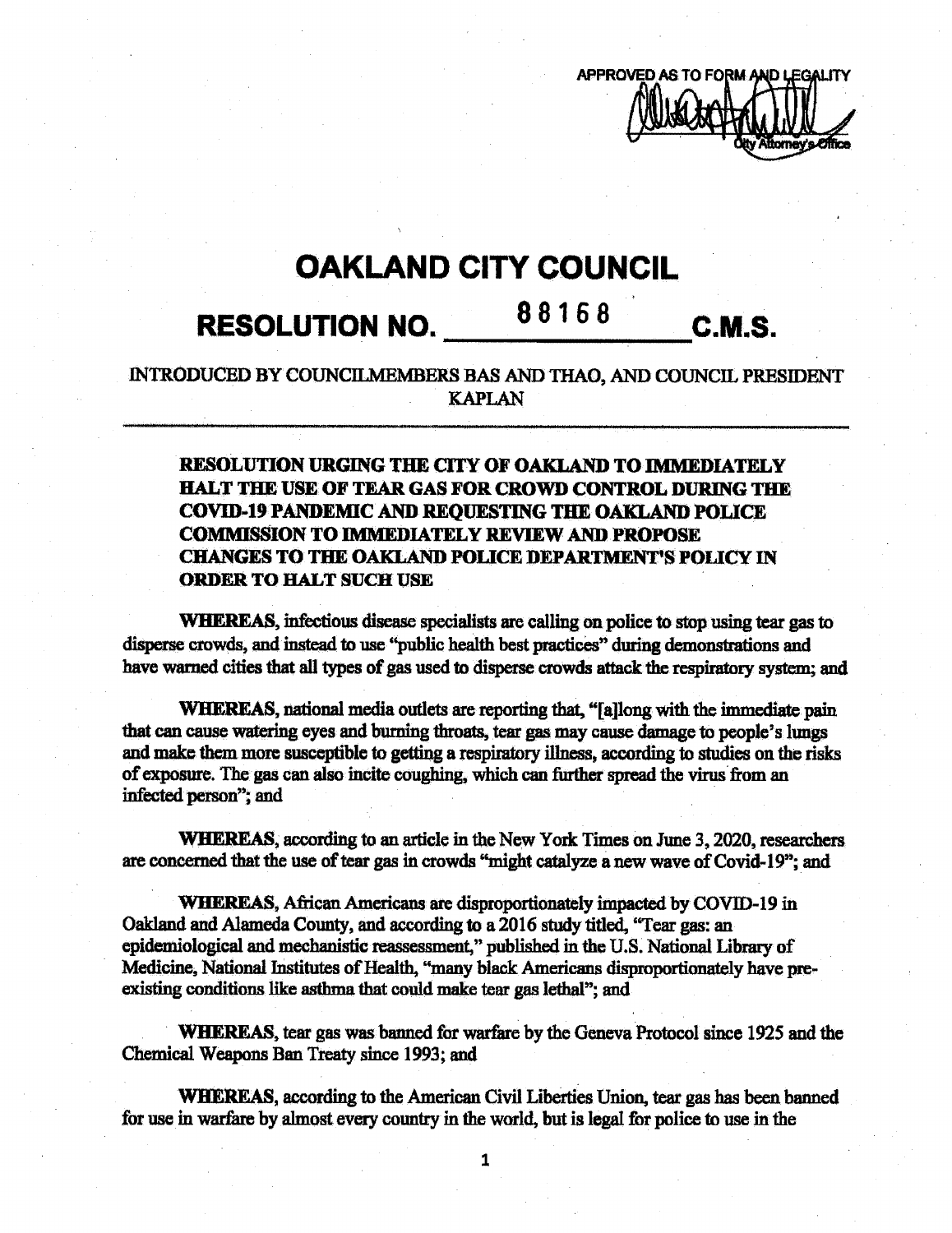United States. Yet, experts say it should be a weapon of last resort for crowd control and for addressing violent behavior of specific individuals because it affects everyone in the area including peaceful protestors; and

**WHEREAS,** the Oakland Police Department's (OPD's) training bulletin (V-F.2. July 26, 2006) states that "Breathing CS (gas) may create a feeling of tightness in the chest, shortness of breath, coughing and/or sneezing." These are reactions that can spread COVID-19 and may make the victim less immune at the same time they are being exposed due to temporary damage to the lungs; and

WHEREAS, the OPD's Training Bulletin III-G, revised October 4, 2013, states "Chemical agents can produce serious injuries or even death. The elderly person or infant in the crowd or the individual with asthma or other breathing disordermay have a fatal reaction to chemical agents even when those agents are used in accordance with the manufacturer's recommendations and the Department's training. Thus, crowd control chemical agents shall only be used if other techniques, such as encirclement and multiple simultaneous arrest or police formations have failed or will not accomplish the policing goal as determined by the incident Commander;" and

WHEREAS, the use of tear gas for crowd control adversely affects individuals who live within a large radius of exposure, seeping into homes of medically vulnerable people who may have, in addition to asthma, experienced recurrences of Post Traumatic Stress Disorder; and

WHEREAS, OPD has not yet provided after-action reports about its use of tear gas at demonstrations between May 29 and June 1, 2020, and numerous members of the public have expressed concern about is use and in particular deploying it twentyminutes priorto the Alameda County and Oakland-ordered curfew on a crowd of youth protestors on June 1, 2020; and

**WHEREAS**, in the first two weeks of June 2020, government officials in an increasing number of jurisdictions across the United States, including Berkeley, Pittsburgh, New Orleans, Portland, Seattle, and Washington, D.C., have proposed or passed bans or limits on the use of tear gas, and in Denver, a U.S. District Judge imposed restrictions on the use of chemical and less-lethal weapons by police, saying officers there had failed to police themselves when it came to using them; and

**WHEREAS,** Charter Article VI, Section 604(b)(4) provides that the Oakland Police Commission has the power to "[p]ropose changes, including modifications to the Department's proposed changes, to any policy, procedure, custom, or General Order ofthe Department which governs.... First Amendment assemblies\_\_ " and that all such proposed changes and modifications "shall be submitted to the City Council for approval or rejection;" now therefore be it

**l**

**RESOLVED:** That the City Council urges the City of Oakland to immediately halt the use of tear gas for crowd control during the COVID-19 pandemic and hereby requests that the